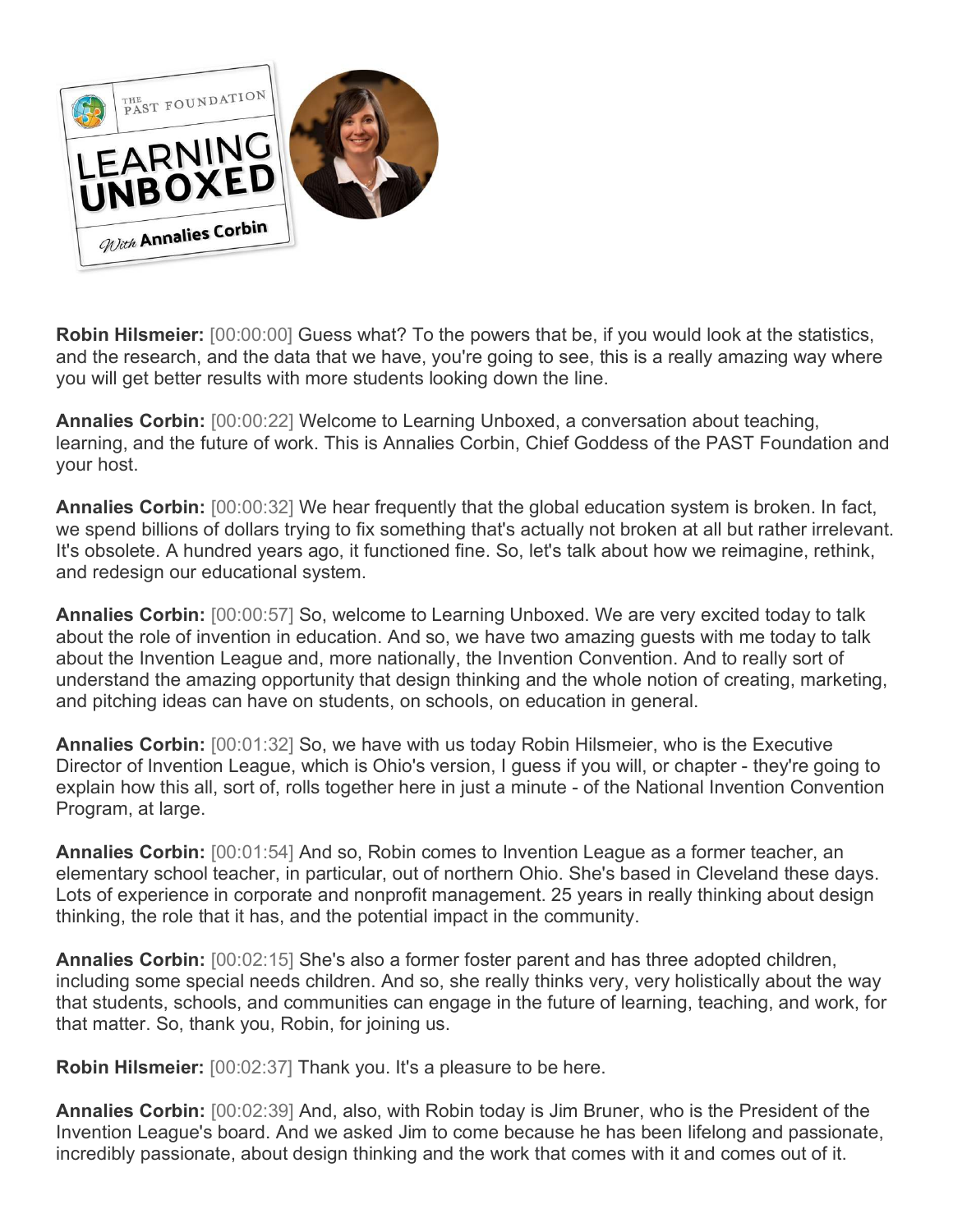**Annalies Corbin:** [00:03:00] The other thing to know about Jim is that he is also with the PAST Foundation. He is one of our very valued assets, if you will. Probably our biggest champion, internally, for the work that we do. And he's had 19 years' worth of experience as a judge, or a participant, a mentor, an advocate for both state and national invention conventions, and local and state science fairs. Anything that has to do with the way students think about the world, Jim is all in. So, Jim, thank you for joining us as well.

**Jim Bruner:** [00:03:35] My pleasure.

**Annalies Corbin:** [00:03:35] So, I want to just, kind of, roll up our sleeves and dig right in today. And I want to start with, sort of, setting the stage. First and foremost, Robin, if you would, sort of, share with us the 100,000-foot view of the Invention Convention nationally, it's sort of -- its aims and scopes, if you will. Because that really, then, sets the stage for what we're doing, in particular, on the local level. And it's that local, sort of, work that the folks that are listening are going to be able to really, sort of, dig into. So, set the stage for us.

**Robin Hilsmeier:** [00:04:10] So, the Invention Convention gives students and teachers -- and it is school-based, but then in addition to that, we have homeschoolers who can

go through the program. So, it doesn't necessarily have to be in a traditional school model. But the curriculum is all connected with Common Core. And that's because it helps our teachers out.

**Robin Hilsmeier:** [00:04:37] Today, teachers, at this point in time, are given specific requirements that they need to cover. And we want to make sure that everything we do is aligning with what they are doing in the classroom and the state standards. So, the curriculum is all connected. The students will identify a problem, and then go through that problem-solving process. So, understanding, and ideating aiding, and designing, building, testing, communicating, all of those different things that they would do in the design process.

**Robin Hilsmeier:** [00:05:12] So, typically, what will happen is each school, or even a home school, a network will have their Invention Convention for their area. And from there, students are enabled to go to the state competition, which is in July at the Ohio State Fair. And the students who then will move from the Ohio level up to the National Invention Convention, which is held at the Henry Ford in Dearborn, Michigan. So, the students who progressed from the Ohio Invention Convention are, then, given the opportunity to go to nationals.

**Annalies Corbin:** [00:05:54] And are those Invention Convention or Invention League, depending on how you define it in your particular area, is it available in every state in the US or is it just regional or localized?

**Robin Hilsmeier:** [00:06:06] Great question. So, Invention Convention is available nationwide.

**Annalies Corbin:** [00:06:12] Okay.

**Robin Hilsmeier:** [00:06:13] Each state operates theirs in a little different way. They don't all run exactly the same, but the invention convention program is something that is available across the country and even internationally now. They may have moved

international. And so, while we, at Invention League, operate the Ohio Invention Convention, yes, across the entire United States.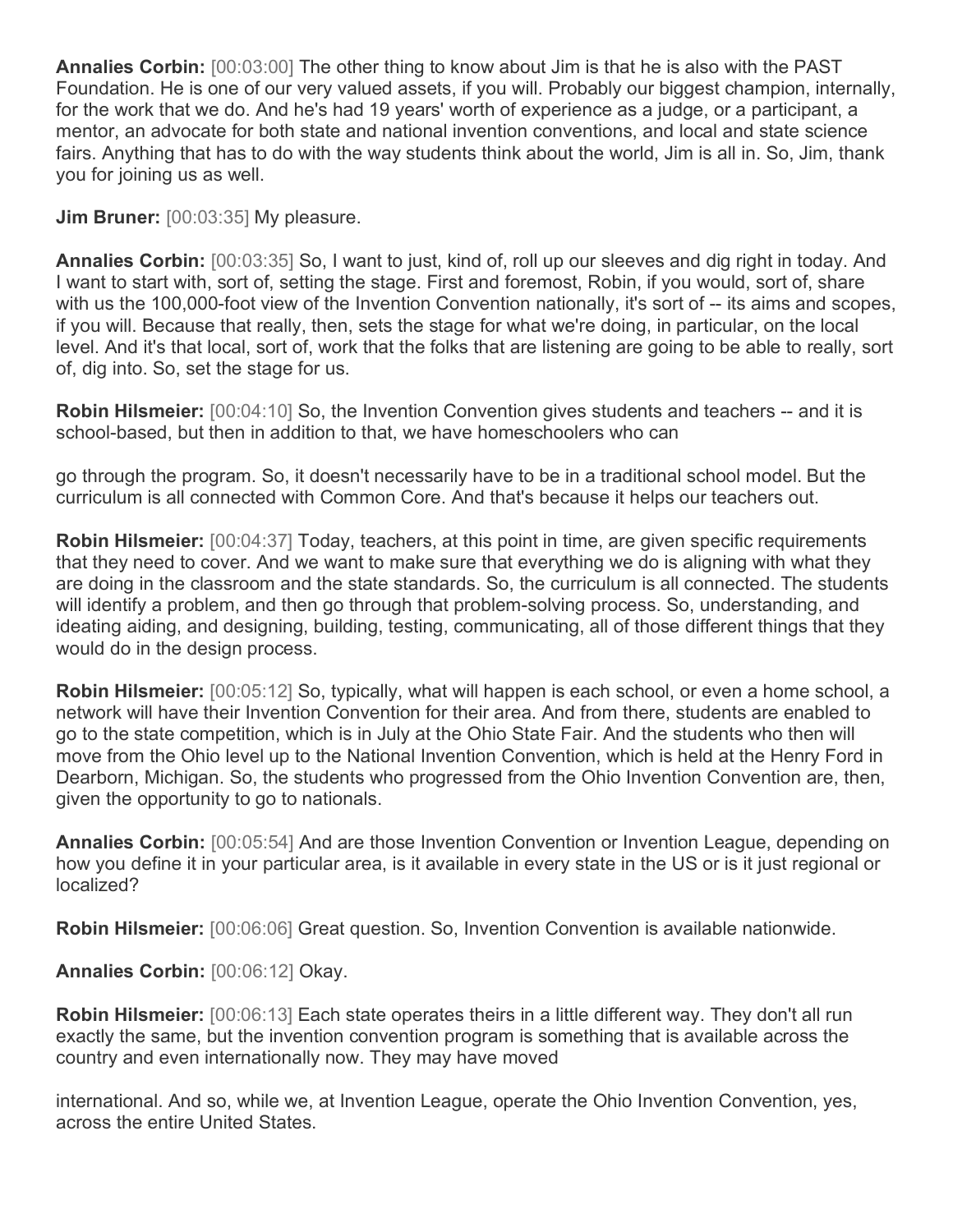**Annalies Corbin:** [00:06:42] Perfect. And so, Jim, just so that our listeners have a sense of this, so, clearly, it's a national and international program that has a set of tenets based on the design cycle. But, ultimately, the end of the day, where do the ideas come from?

**Jim Bruner:** [00:07:02] And that's probably my favorite thing about Invention Convention is that the ideas actually come from what the kids see in the world. And some of the problems that they identify as needing an invention, a solution, are really remarkable because the way that they see the world is so unconstrained. And so, they identify a problem, and the solution that they come up with is incredibly unique. And sometimes, it's naive. They're young. But other times, it's like, "Why doesn't this exist? Take my money now." It's just such a great idea.

**Jim Bruner:** [00:07:36] And that's the part that I fell in love with when I first went to an Invention Convention in 2000. I was completely unassociated with design thinking at that time. And I was working at a tech facility for the state, and they asked me to be a judge. And I went in thinking, "Oh, this will be a science fair." And I couldn't be more wrong. It was science fair with purpose is what I like to say. The kids have to create something that is an answer to a problem, and it's a product. And then, they sell, and market, and promote that product with data, similar to science fair, but the data is taken from real-world learning and from failure. which is the part that I found absolutely fascinating how fearless these kids are. Failure is a data point to them.

**Jim Bruner:** [00:08:23] And I think that's really the way that we should approach design thinking rather than, "You get one shot. You better make it count." "I better -- I could iterate this. I could have a product. And it didn't work, so I learned from that, and this is my next prototype, and my next iteration." And as a designer, that's the world I live in. And it never occurred to me that you could teach kids problem-based learning that way by play and by answering a real-world problem that's very important to them. And you

see it a lot especially with kids with medical history or issues in their family. They come up with some really fascinating solutions to problems that you would never think about.

**Annalies Corbin:** [00:09:00] Well, and their problems are really amazing. And, you know, full transparency to our listeners, you know, almost everybody, you've mentioned the word science fair, folks have a mental image. Whether they've participated, or they've been there or not, that's fairly ubiquitous, you know, that folks understand, sort of, what the concept thing of that is. The first time I ever saw an Invention Convention, like Jim, I was just really, really blown away. And the reason we wanted to bring it in as a case study for Learning Unboxed is because the impact of this particular type of positive disruption, right, the long-term impact for students who've participated in this program, it's pretty astounding.

**Annalies Corbin:** [00:09:44] And so, it's just one of those things that if there's an opportunity for you to participate or bring it into your community, it's definitely one that you should think about and figure out how to pull it in. So, on that note, Robin, a few more details about, sort of, the program designs that folks understand it. You know, how old are the participants? How do you actually get involved, and engaged, or even find a program locally where you are? What would that look like?

**Robin Hilsmeier:** [00:10:17] So, our students can be anywhere from K clear on up. Thus far, we have had a lot of K through 8. We recently started expanding up in through the high school years and have had some inventors come through now that are in high school. And whether you're -- truly, whether your school district does this or not, a student could come in on their own. So, ideally, we love to have school districts join us, and that would be through the school system.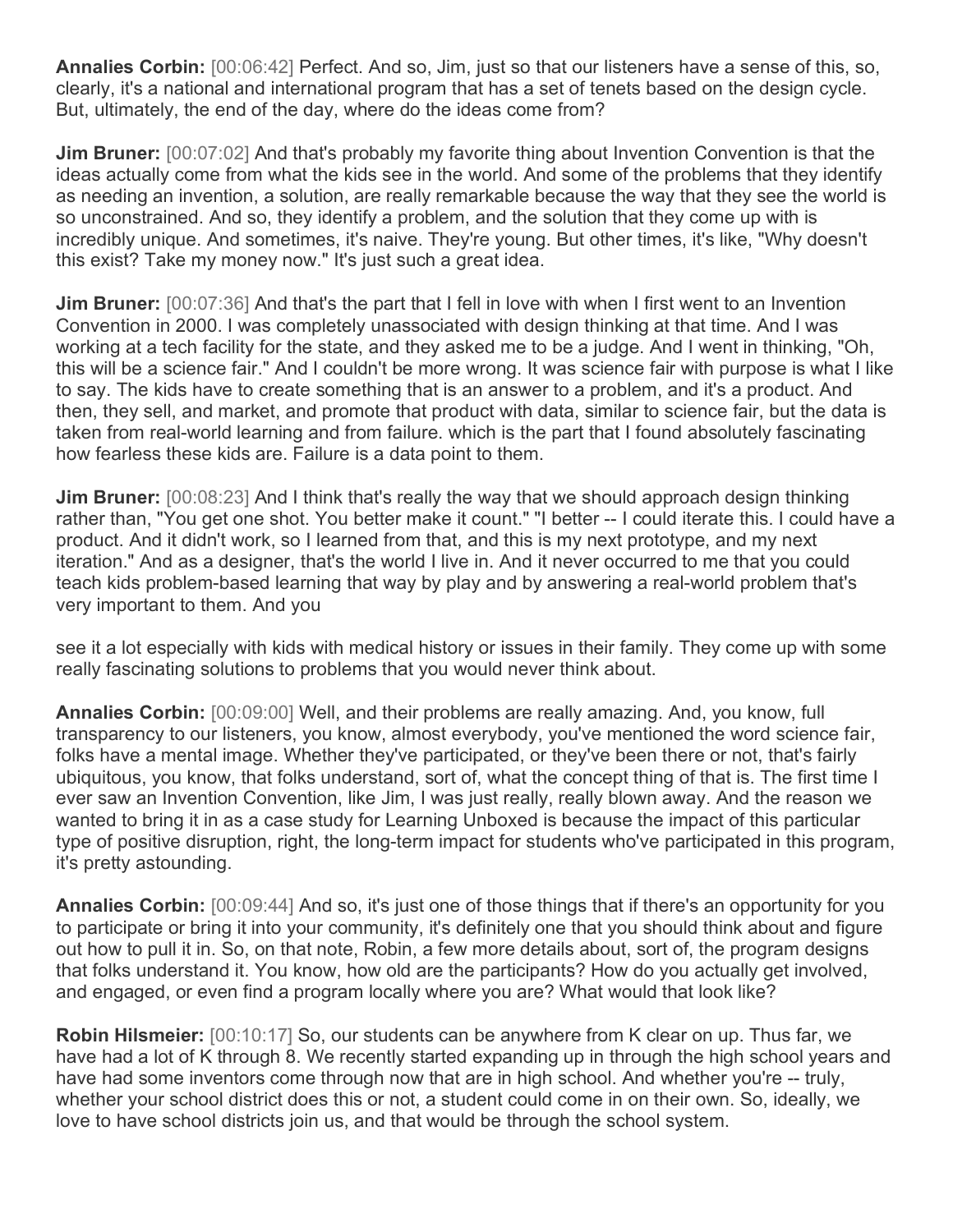**Robin Hilsmeier:** [00:10:50] Typically, maybe a STEM director or, sometimes, a gifted program within that school district would contact us at Invention League, or our team would reach out to them, get them all the resources that they need. But you don't necessarily have to come in that way. You could say, "You know what, my school doesn't do this, but I would love to come in on my own just because I love this kind of thing," to move forward. And we certainly welcome those students just the same as we

would coming in through a school district. It doesn't matter which avenue you use to come into the program.

**Annalies Corbin:** [00:11:27] And there's a lot of information that's readily available. You can just Google Invention Convention, and you will get a lot of resources available to help you, sort of, figure out and find it locally in your community or your state, so.

**Jim Bruner:** [00:11:38] Inventionleague.org has a good explanation on that processes.

**Annalies Corbin:** [00:11:43] As well, perfect, perfect. So, Jim, talk to us just a little bit about, sort of, that timing. So, I want to opt in, whether it's an individual or as a school. And so, then, what happens next? Walk me through. I'm a student, and I'm going to participate.

**Jim Bruner:** [00:11:59] So, traditionally, the way it's been done has been that a teacher engages with Invention League or Invention Convention, whoever is providing some sort of professional development on how you get kids thinking and the design thinking space because it's not an intuitive space for traditional education to be in. So, we provide professional education opportunities to teachers before the school year begins. And then, they opt to integrate it into their education offering for their class.

**Jim Bruner:** [00:12:29] Occasionally, we'll have homeschool groups, as Robin mentioned, that opt in for it. But it happens usually in the fall or early winter. We really like the kids be able to percolate on ideas over the holiday because they have the time to do it, and that's when they have downtime to build something because something needs to be built. You need a prototype to demonstrate your proof of concept. And then, they come back in the spring, and it's usually a regional event that the kids compete in that is local, so that those kids can be sent to state.

**Jim Bruner:** [00:13:01] Where we have a hiccup right now is that NICEE, which is the National Invention Convention, takes place at the end of May, beginning of June, but our state event takes place in July during the summer. So, we have the kids. We have this unique opportunity that the kids have these inventions ready to go. And as board

president and working with the former executive director of Invention Leagues, who's now with nationals, by the way, we decided this is the perfect opportunity to teach the kind of skills we want these kids to have, iterate your concept over the rest of the summer, perfect it, make it sharper, make it better before you have the opportunity to go to NICEE. And we're one of the only states that does that. And it's kind of an accident but a welcome opportunity for the kids to say, "Yeah, I could make this better. Yeah, I could make my pitch better." And so, they have time to iterate even further.

**Jim Bruner:** [00:13:55] We're looking for opportunities to shorten that lead time. And as board president, I have been charged with innovating this project. And that's exactly what I intend to do. I intend to disrupt it and make it even more culturally relevant where teachers don't have to be led or shown. This is a way of thinking that we would be a thought leader in this. And Ohio really needs to be integrating this into school because this is how children play, but it's focused play for the good of humanity and the good of society. And a lot of these kids, because they have that time from July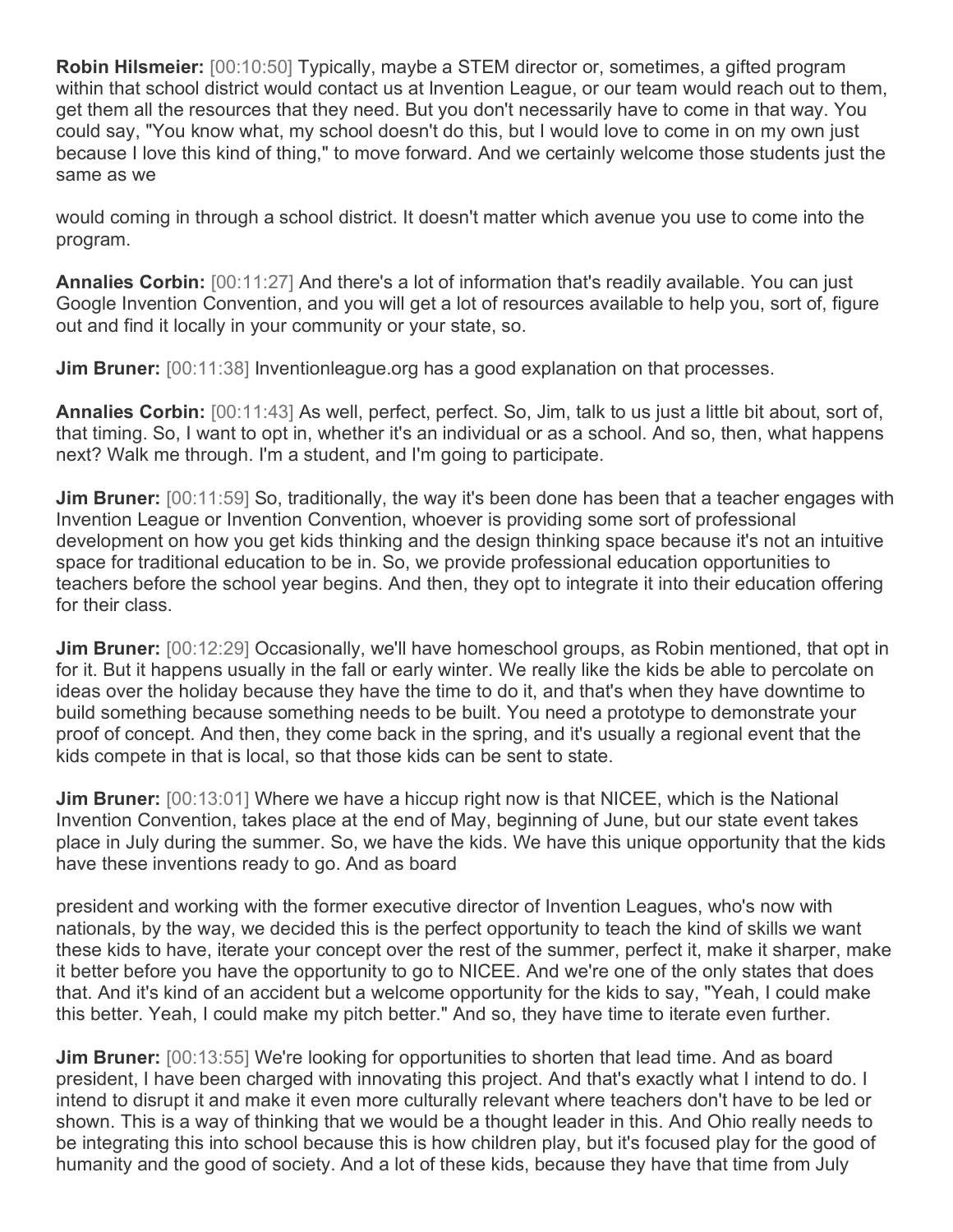through to the next year, actually, file for provisional patents. 60% of the kids that go through Invention League or Invention Convention in Ohio actually file for provisional patents on their ideas.

**Annalies Corbin:** [00:14:47] Which is a stunning- **Jim Bruner:** [00:14:48] Unheard of.

**Annalies Corbin:** [00:14:49] It's just a stunning, stunning statistic, right? And the fact that these kids and these individual pockets are able to do that. So, imagine if -- and this is the part that gives me, sort of, you know, goose bumps to think about. So, imagine if that became more mainstream.

**Jim Bruner:** [00:15:05] I imagine it all the time.

**Annalies Corbin:** [00:15:08] I know you do, Jim. It's one of things that we love most about you. But Robin, you have to live the reality of Jim's imagining, right? So, you have the Ohio Board President of Invention League saying, "Hey, this is what I imagined, and

I want to see that happen," but it's on you day to day, right, to literally lead this organization into the next iteration or phase of what it's going to do. So, how do you take something like Convention League and make it mainstream? Because that's something that we struggle with as it relates to innovations in education and workforce development, no matter what the topic is, what grade level. How do you take these innovative amazing ideas or experiences, and make them the everyday? What do you do with that?

**Robin Hilsmeier:** [00:15:59] So, as the executive director, I see such amazing potential when Jim and I first met for the first time to discuss me coming on board. You know, we met at a restaurant. He kind of mapped out our future on a napkin and leave. I have that napkin, and we're going to save it because I said, "10 years from now, we're going to pull this out, and we're going to bring this show that we got there." But the question that you asked raises some challenges. Quite frankly, we see the value. I have seen it firsthand. The amazing way that this can transform the way kids learn.

**Robin Hilsmeier:** [00:16:42] Unfortunately, in our school system, as it stands right now, teachers are required to teach a certain way. It is mandated to them. And I would love to see, as we move forward, to be able to actually show the data, show that research to say, "Guess what? To the powers that be, if you will look at the statistics, and the research, and the data that we have, you're going to see, this is a really amazing way where you will get better results with more students looking down the line."

**Robin Hilsmeier:** [00:17:23] So, I'd love to transform that as we go forward. The school districts that we have now, who come on board, will say, all of them, this is amazing. And we see such valuable outcomes based upon what our students do. And we love that we want to further push that, and market that, so to speak, and hopefully get those results to the people that need to hear the results in order to make that happen.

**Robin Hilsmeier:** [00:18:00] Another part of this that I just love, and I'll kind of throw it in here, early on, Jim mentioned to me, "Oh, we really want to make better humans through this." And I judged for the first time at the Ohio Convention last July. And since that time, I've had the chance to meet different inventors. And in addition, this past

weekend, we had an amazing event where we were working with our group of Ohio delegates, who are now going to go on to nationals at the end of the month.

**Robin Hilsmeier:** [00:18:41] And as a person who, in my personal life, kind of lives in the world of disability with my my son, I have seen how the kids that are going through this program have such a heart to help. That's one thing. They have an amazing heart to help and truly make the world better,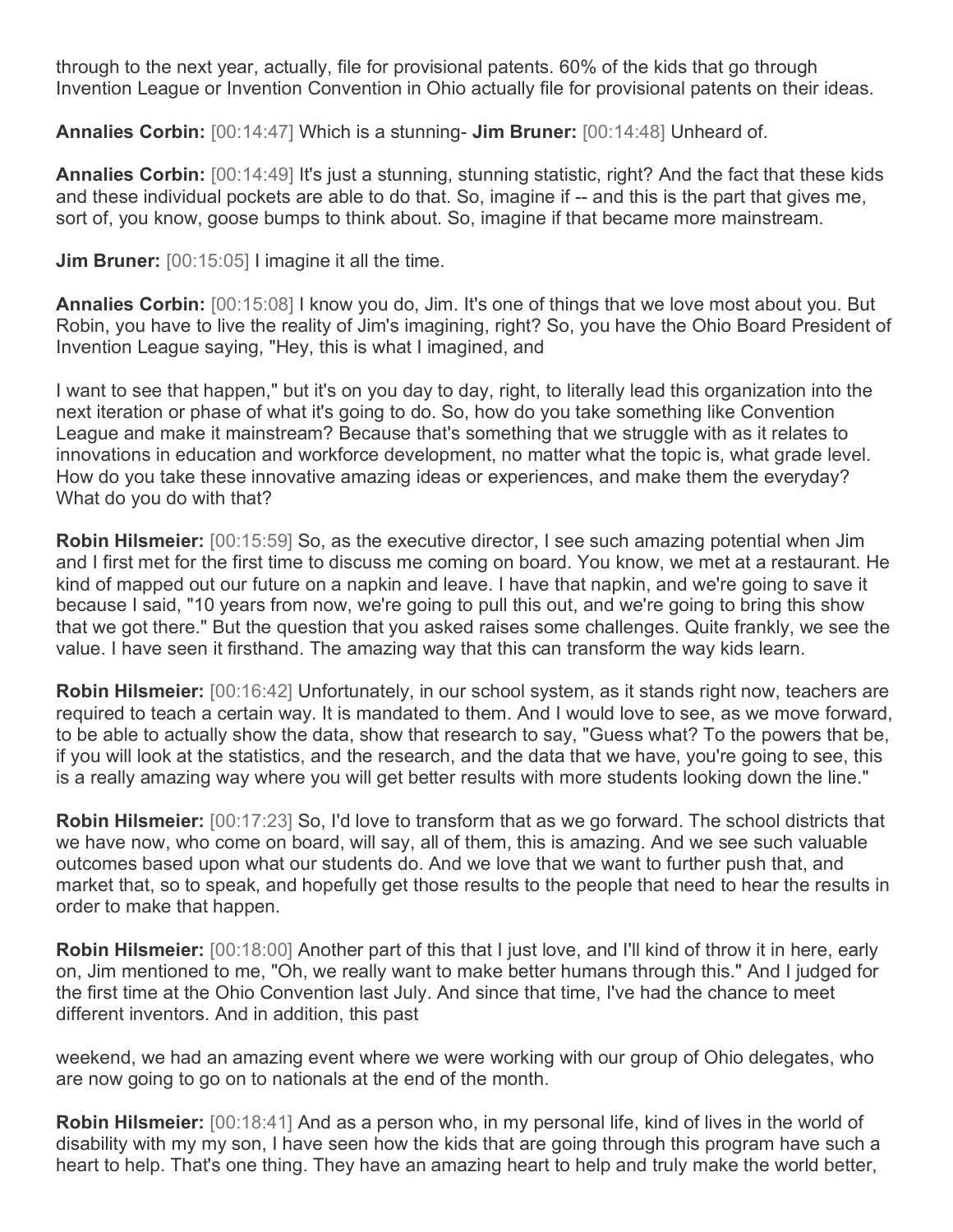whether it'd be for a specific field. Okay, agriculture, and they're working to do that. Just this past couple of weeks, I saw two of the inventions that were very clearly designed for the world of disability. Okay, because I live that, I said, "You know what. You are right on. I think that's absolutely what those individuals face, number one. And you're doing something to help them." So, thank you to those inventors doing that, but they have such an empathy to help others and make the world a better place.

**Robin Hilsmeier:** [00:19:50] I think another part of this, going back to your original question of how do we see this working its way out for the future, I think it's important for us to also bring in business and the business field. And I've spent a lot of years in business management and can also say that the skills that the kids learn right now, even if they're in second grade, and they are working on their projects, and doing the process, a second grader is already learning such valuable skills that they will need to be an excellent employee in the future.

**Annalies Corbin:** [00:20:32] And an amazing adult and citizen, right? Yeah, as they go about influencing and impacting our world. And I have seen some amazing things come out of Invention Convention. And so, you know, speaking of the kids, you know, Jim, you've been immersed for a really long time. And I know that there are standouts. So, share with me, you know, an example within the last year or so of a kid and a project that has such impact on the world.

**Jim Bruner:** [00:21:08] Yeah, I'm glad you asked that question because I have seen two that really stand out to me, for Robin's point, speaking to empathy, but also thinking about holistic thinking. And one of them is a young lady, who her grandmother is diabetic. And she noticed the problem was that her grandma couldn't use all the insulin.

She gets to a point where there's a little insulin left in the bottom of the bottle, but she couldn't get it out, and you can't reuse that insulin. So, she would toss the bottle. And this particular student was like, "Well, that's dumb. Why can't you reuse it?" And that's where she learned about sterility, and that's where she learned about the FDA.

**Jim Bruner:** [00:21:48] And so, she started doing real world research. I mean, active research on this. And she learned about what sterility means, what those standards are, what the World Health Organization's standards are that are different than the FDA. And she started doing surveys. This is a fourth grader doing surveys.

**Jim Bruner:** [00:22:06] And she figured out a way to create a device that will spin the tubes under heat, and pull all of the insulin through the membrane, and catch it, keep it sterile, and then collect enough of it that she could donate to African nations, which she found out have between 110,000 and 125,000 diagnosed Type 1 diabetics. And she could send it there. And that insulin wouldn't go to waste. If we can't use it here, it doesn't mean somebody else in the world can't.

**Jim Bruner:** [00:22:37] And she came armed with that data and armed with this vision. And she won the Edison award this year. There was no way we could not give that to her. And then, it goes the other way. Another kid-

**Annalies Corbin:** [00:22:48] And I want to stop you first because if that doesn't give you pause, what you just heard, right, a fourth grader who changed the course of human lives in Africa because of paying attention and distilling out an issue that was near and dear to this child is probably one of the most powerful examples I would argue for the future of the world, right?

**Jim Bruner:** [00:23:15] Yes. And if you're a teacher listening to this, this is the fact, she's already thinking two inventions ahead. She's already iterated this, and she's thinking about her next invention.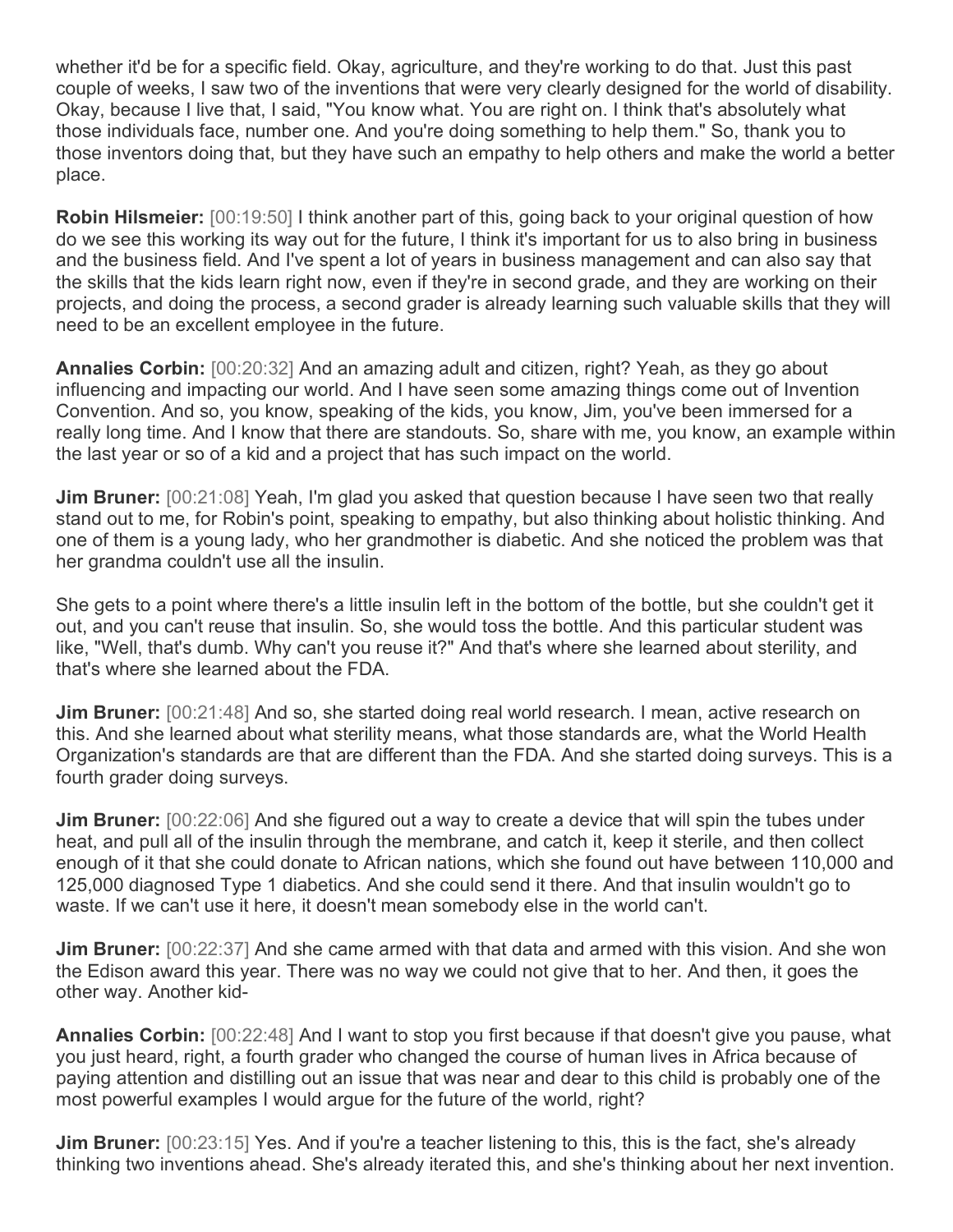So, she's applying critical thinking. She's writing. She's doing research. This has motivated her to do active engagement with the world.

**Jim Bruner:** [00:23:33] And that's what I want in an engaged learner, right. I want someone who's thinking about problems and actively attaining skills on their own to make that happen. So, I mean, that's the real power of this. And this is what you need to leverage as an educator. And I don't know how to get educators to see the validity of this. You want these kids having agency for problems. They have a voice, they have an idea, they have a way of acting on that. All you need to do is give them the standard, give them the space and the time, and step away.

**Annalies Corbin:** [00:24:08] But I think out of fairness, right, I think we need to be really mindful. It's the rare educator that I meet that doesn't want that too. What we're really talking about is a misalignment of systems.

**Jim Bruner:** [00:24:21] Yeah, I think you're right.

**Annalies Corbin:** [00:24:22] Right? Because I think that the intent -- and Robin's shaking her head yes. So, for those, you know, in radio land, you know, we're chuckling, and laughing, and saying yes, right, that this is not based on a lack of will or want; that this is really about how do we help restructure our existing system of teaching and learning in such a way that it can promote the opportunity that is the 21st Century, right? Because the reality of it is that the rate and pace of technology, and the rate and pace of global economic and cultural shifts, because it's happening just at a pace we've never even contemplated before, that the way we have to approach the teaching, learning, and future of work component of our world is very different. And we're talking about systems that have yet to iterate.

**Annalies Corbin:** [00:25:20] So, how do we best help those in that space appropriately manage that change and transition? And Robin, as a former teacher, I have no doubt you wrestled with this. So, when you think about the things that the kids are doing, what is your recommendation to that teacher in the classroom that hears this amazing story that Jim just told about this child, and this child's potential, and says, "I recognize that every kid in my class is capable of that same thing"? What do I do with that?

**Robin Hilsmeier:** [00:25:58] You know what, you touched on it. And it's true, I'm shaking my head yes. I completely agree with you. I think the teachers, and I have many, many friends who are still teaching in the classroom, and would love to have education redesign. And I know that the PAST Foundation talks much about redesigning the look of education. And I am in agreement that probably 98.5% of the teachers would want to jump right on board with you in doing that.

**Robin Hilsmeier:** [00:26:38] So, I think, a couple of things. We, as organizations, who have the opportunity to collect the data, collect what we need, to show those that this is an amazing way for students to get engaged, I think it can go on two different fronts. So, while I taught at a general education classroom years ago, and I was back in the day where we could do it the fun way, and we could do project-based learning, and do all these cool things, and have kids experience learning while they're doing things that they thought was just a blast. And that's the beauty of Invention Convention and what, eventually, it's helping kids do. So, I do think teachers would love to do that. I think we need to help equip them with the chance to show districts, show state leaders, that this absolutely makes a difference.

**Robin Hilsmeier:** [00:27:45] Another little component that I love about this, and again it comes from my world that has been in general ed and walking through personally special ed, this is very inclusive.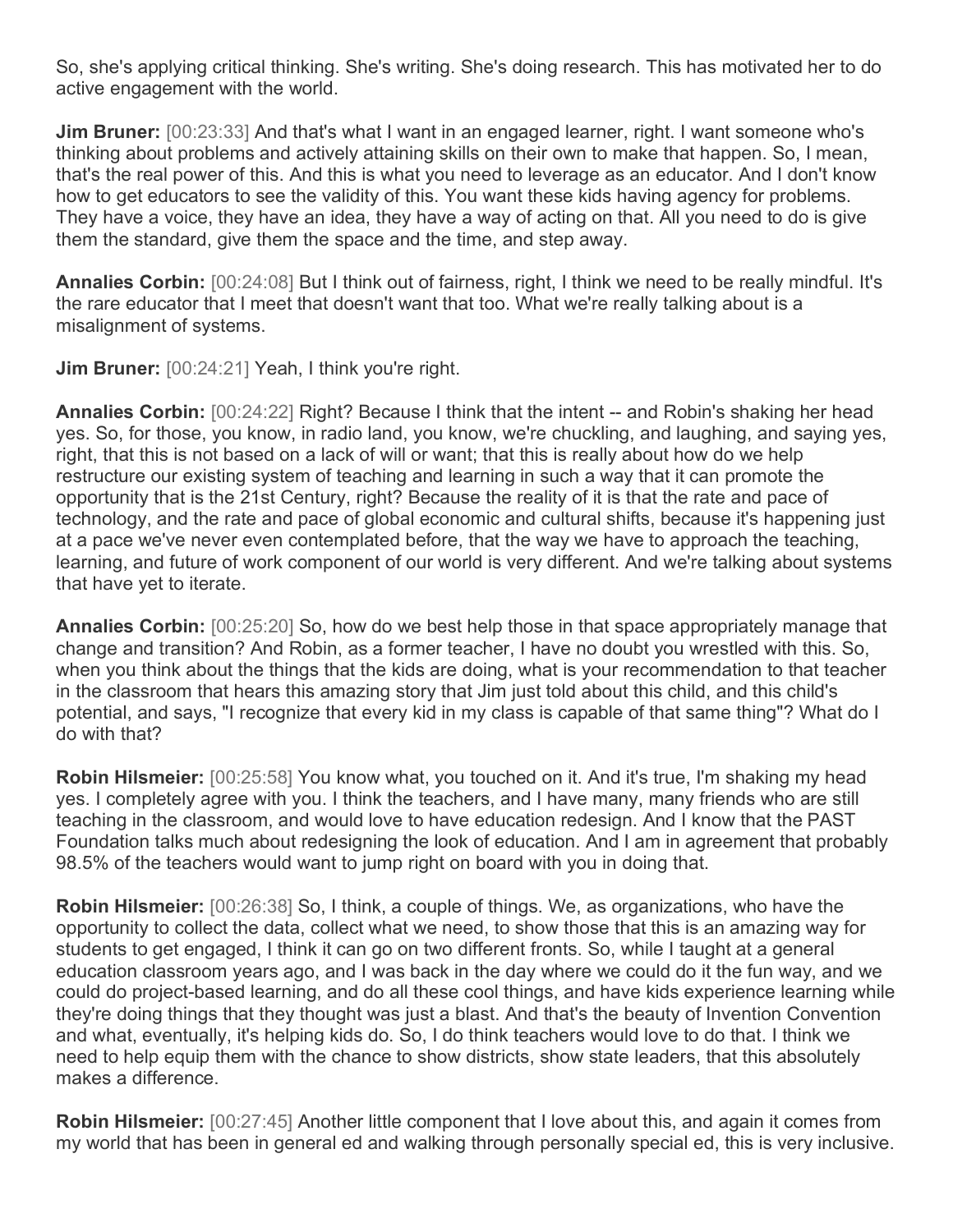**Annalies Corbin:** [00:28:00] Exactly.

**Robin Hilsmeier:** [00:28:02] The way that you can pair groups of students together. So, you know, in the world of school, have your gifted students paired with your special education classes, and some beautiful scenarios can come out of that on so many different fronts, not just the invention part of it, but going back to making them a better human. Kids, and especially young kids, are so loving and typically very accepting. We see that very often with younger kids.

**Robin Hilsmeier:** [00:28:43] And, you know, they don't necessarily see disabilities the way an adult would. And I think that that is just another little side advantage, an

amazing thing about this process in redesigning the way education looks that even from a very young age, all the way on up, we're changing our culture in the way that we look at learning differences and how those two can be merged, again, for the better and solving real-world problems.

**Annalies Corbin:** [00:29:20] And I think we're also -- to sort of piggyback on what you're saying, Robin, we're also realigning the way we think about constraints, right? I mean, that's one of the other things that I -- and I am reminded over and over again at the PAST Innovation Lab. I joke that, you know, when I'm having a not so great day, you know, the amazing therapeutic thing for me to do is to go out into the atrium, the big open collaborative space at the Innovation Lab, and just sit, and watch what's happening, right? I don't even have to interact with anybody, a student or any of the guests that are in the building, but just to observe.

**Annalies Corbin:** [00:30:06] And what I see repeatedly over and over again, no matter which group is in there, I see the lack of constraints in what's happening. And what I mean by that is that, you know, to your point, students, especially young students, don't know what's not possible. And because they don't know that something can't be done, or shouldn't be done, or that's not the way we do it, right, they are so incredibly creative.

**Annalies Corbin:** [00:30:38] And to your point, they are inclusive in their creativity, just by natural design because, quite frankly, we've enforced that kind of thinking or way of being out of them. And I've often said that I would put the kids at the Innovation Lab up against any R&D team in the world, not because I believe they can come up with better solutions to problems, but because I believe they will come up with better possibilities to the problems. And I think that's a really powerful thing.

**Annalies Corbin:** [00:31:13] Jim, you know, you were mentioning the work of the student. You said there were two in particular. What's the second case?

**Jim Bruner:** [00:31:24] So, it's the under -- I mean, it's the opposite, but its impact is equally valid. The young gentlemen with Columbus City Schools that came through a program sponsored by AAP, who's one of our corporate sponsors. And his idea was to

rethink the golf ball tee. So, what he did was he did a boatload of research on water soluble materials that are also biodegradable. And he happened upon this one material, and he built a mold out of this material that was the shape of a golf tee.

**Jim Bruner:** [00:31:57] And he did multiple iterations of it to make sure that it would hold up, and it wouldn't break when you hit it. And if it did, no big deal, it was low cost. And he created a system where he could create 25 at a time, and bake them in an oven for 15 minutes, and they were good to go. But his innovation was that he planted seeds, grass seeds, in the middle of the golf tee.

**Annalies Corbin:** [00:32:18] Oh my gosh.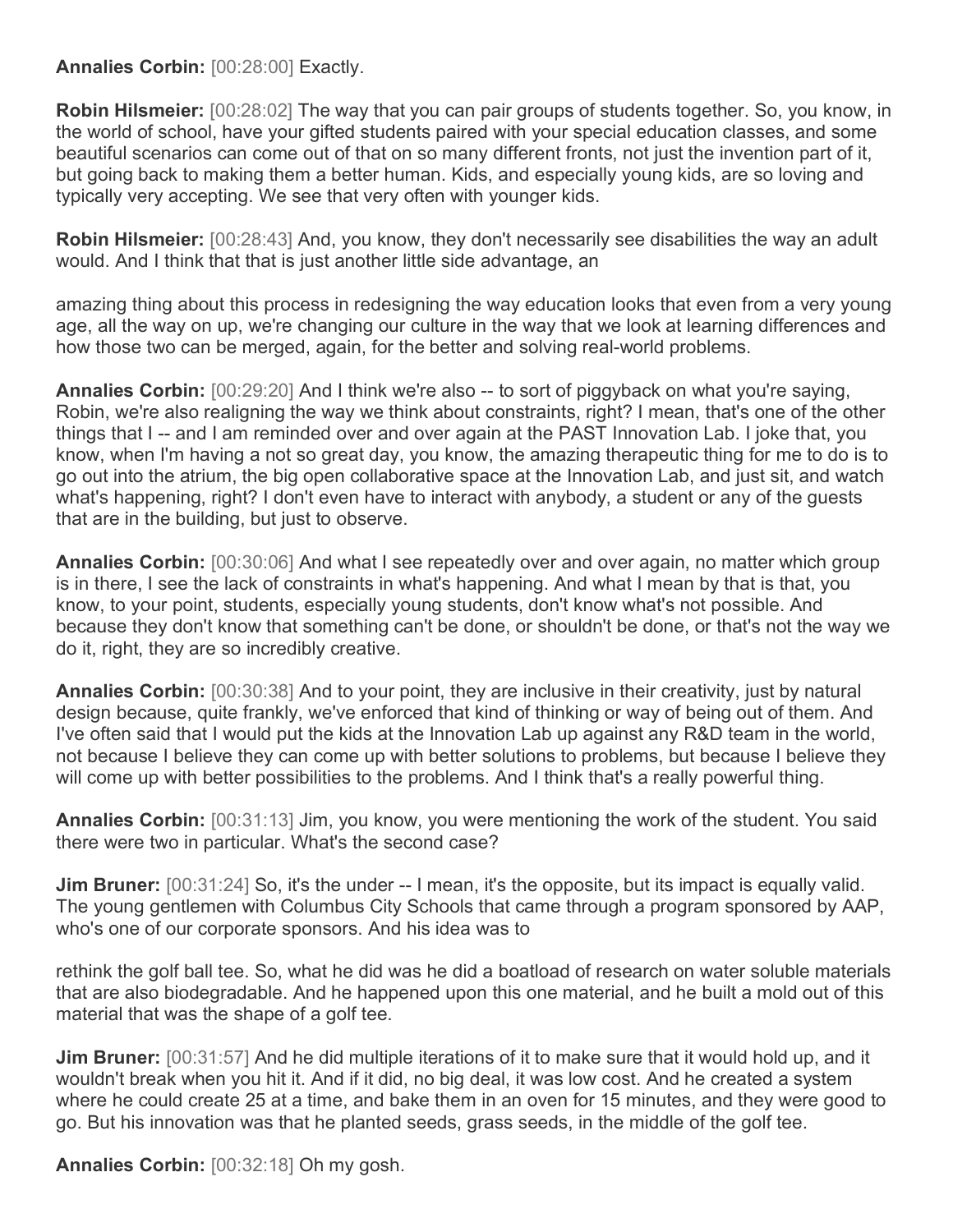**Jim Bruner:** [00:32:18] So, if you leave the golf tee on the grass the only negative side effect is that more grass grows. And I just thought that was outstanding. And we're going to see that more in July because he's coming up for state. He did get through regionals because I thought that was outstanding. But it's just a small sidestep to what's the real problem here. You don't have to solve diabetes. Having a problem that people can relate to, like golfers who have to go back and find their tees. No, you don't.

**Jim Bruner:** [00:32:47] And he calls it the eco-tee, which I thought was just great marketing. And he had a whole business plan around it. And he'd done lots of research with his granddad on the golf course. And a good friend of mine, her whole family are golfers. And I thought, "Oh my God, Lori would love this." And it was just such a great idea. And it's an example of why hasn't someone done this, you know? And he figured it out.

**Annalies Corbin:** [00:33:13] And the reality is it was that natural curiosity that led him down that road. And think about the fact that, you know, as a planet, as a system, a global system, we are actively, right now, trying to reduce our impact on the planet.

**Jim Bruner:** [00:33:30] Exactly.

**Annalies Corbin:** [00:33:30] You know, everything is about recycling, and so on, and so forth. And this kid just, you know, completely worked around kind of what's happening to a practical point in time and space that's about, "I don't have to recycle anything because I'm going to actually grow something instead."

**Jim Bruner:** [00:33:47] Well, and that's the thing, on his board, prominently featured was the number 16,000. And you ask him, "What is 16,000?" `He said, "That's the number of birch trees we process every year for golf tees.".

**Annalies Corbin:** [00:33:58] Wow. **Jim Bruner:** [00:33:59] Every year. **Annalies Corbin:** [00:34:00] What's that carbon footprint? **Jim Bruner:** [00:34:02] I know.

**Annalies Corbin:** [00:34:03] You know, what's the equation of the energy loss consumed and so on? And I think, yeah, those are the kinds of things that through this type of teaching and learning that I think are that big, giant, powerful wins.

**Annalies Corbin:** [00:34:17] And I also think that as schools think about, "How do I bring these types of programming in?" at the end of the day, you know, Robin, part of it, it's basic economics, right? We have this sort of this test-or-perish ethos that's often attached to schools. Not always out of fairness but, often, it is, right? But there's an economic impact of that sort of ideology, the ethos of if that is what school is about, then it's going to get us here.

**Annalies Corbin:** [00:34:49] But the reality is if we transition and make it about, you know, solving world problems or changing the way we think about who we are and our role in that, it's a very different economic impact. And the reality is, just purely from that sort of standpoint, if you think about the economic drivers tied to why we do what we do, we are going to get a lot further down the road, have larger income, bigger profits,

bigger opportunity because we've transitioned the way we think about where we interact.

**Jim Bruner:** [00:35:23] Well, I also think exposure is a big component of this as well. You asked how we get more teachers and students engaged, it's exposure. They need to know, one, this opportunity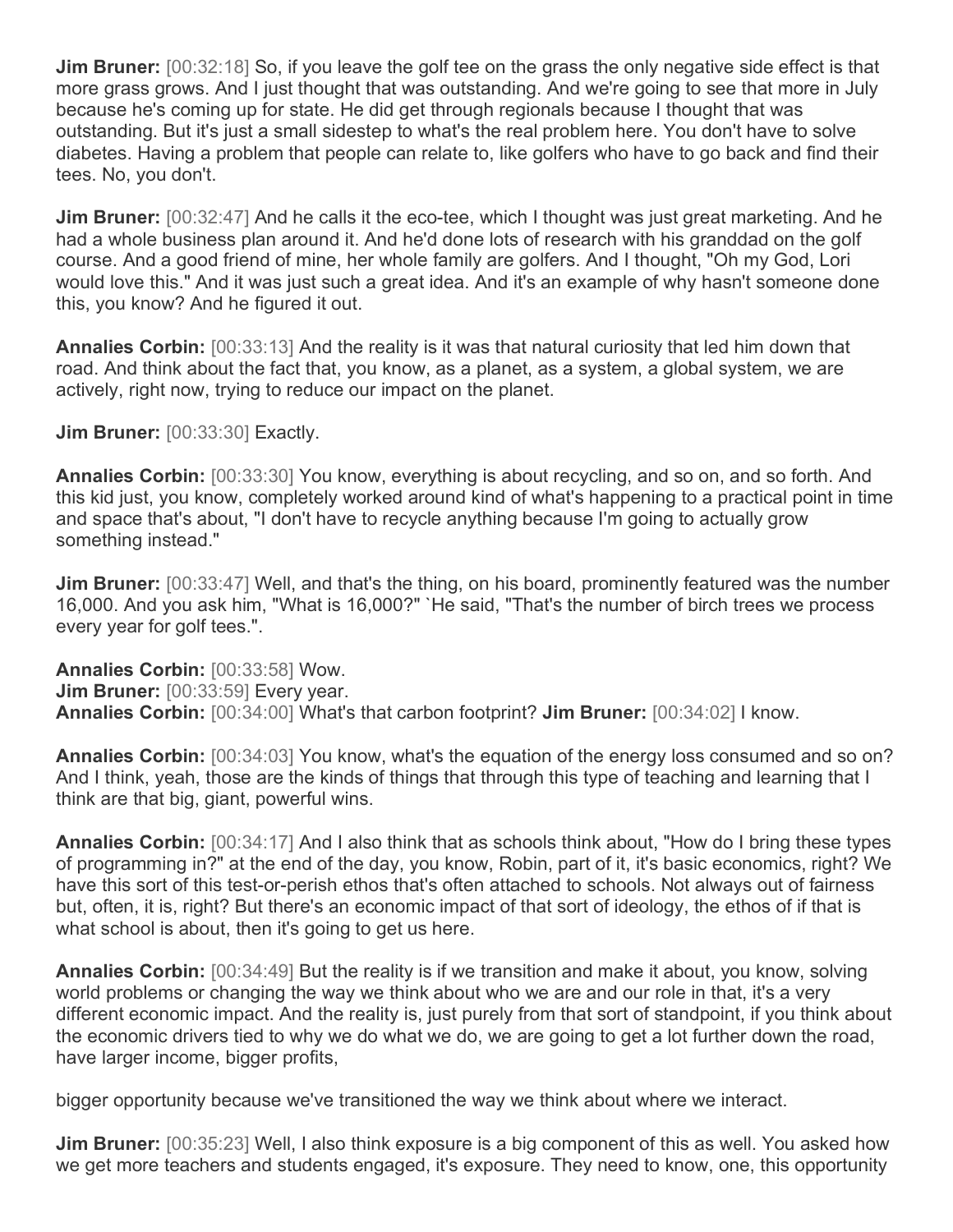exists. Like last weekend, another one of our corporate sponsors is Honda, and they asked us to hold a mock Invention Convention at Honda. The first of its kind in the nation, where a private company asks us, "Let us hold an Invention Convention. Let's rethink this model. It doesn't have to be in schools. Why couldn't it be here?"

**Jim Bruner:** [00:35:52] And the innovation there was not only that a private entity was doing this, but they wanted opportunities for their young professionals to mentor these young people because Honda has been sponsoring Invention Convention for eight years now, and their employees come back hyper-energized to do more work for Honda because they see the value of this kind of mentorship.

**Jim Bruner:** [00:36:12] So, they wanted to build a mentorship opportunity in. And I totally think that's the way all Invention Convention should go because that opportunity for Honda employees to mentor these young people, may judge them first, but then they come back and say, "You know what, if you really want to knock this out of the park, think about this scale, or think about this number. Think about how you're acting on your data. Think about how you're collecting your data." I mean, just real moment-to-moment mentorship. That's the future of education.

**Jim Bruner:** [00:36:40] And in a hyper-connected world with social media and access, this is the way it should be evolving. We should be using social media and access to the internet intentionally. It's part of these digital natives' lives. Let's evolve it that way. So, that's my board president hat talking, but that's one way we can do it. People need to know the opportunities out there. Take it.

**Annalies Corbin:** [00:37:02] So, Robin, tell us a little bit about what that looked like then at Honda? So, were these the same ideas that kids had been working on, or was

there a new set of challenges that this, sort of, spoke to? How was the structure of this different than what you've been doing before?

**Jim Bruner:** [00:37:19] So, as we mentioned earlier, our kids have their Ohio Convention in July. And so, they have almost an entire year before they are heading off to nationals. So, they've had time to work on it. So, I see it is moving further. So, you start with your kids going through the local and, you know, the regional area. So, you're kind of going through kids who just went through it to have fun and to come up with an idea to get those, who have some pretty great ideas. And now, they are moving on to further levels.

**Jim Bruner:** [00:38:03] So, the kids that were with us last week at Honda were all kids who will be going to nationals. And we took groups. All the kids are judged in circles. And that's just the same as they are at the state competition as well, as they will be, in addition, at the national level. So, we took an experienced judge and put them with another judge that might not be as experienced. And they worked with the students, gave them a chance to do their big pitch, just like they will do at nationals. And then, we let the kids go. The groups of judges got together, and collaborated, and looked at all of their data, and their research, and their logbooks.

**Robin Hilsmeier:** [00:38:54] And then, this is where the mentorship piece comes through that Jim was talking about that was new. And all of us just kind of walked away saying, "Wow, that was amazing," because we had each of the inventions, whether they were individuals or teams who invented together, came back and sat down with the judges, who then spent 15 minutes with them just truly mentoring, telling them-

**Annalies Corbin:** [00:39:29] Awesome.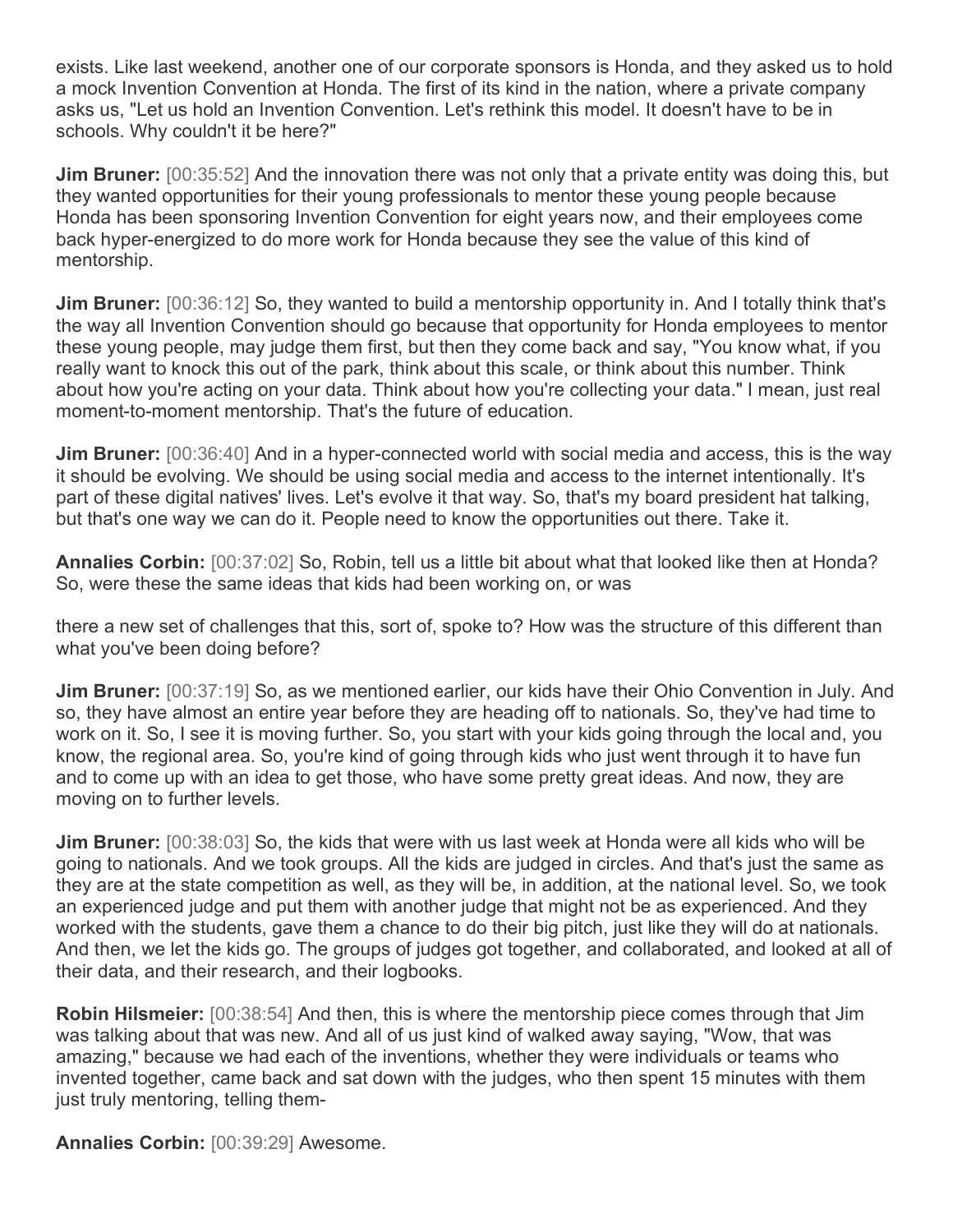**Robin Hilsmeier:** [00:39:29] ... "Here's all things that we thought were great. You did excellent at all of these things. Now, next month, when you are in front of the judges at national, here some suggestions we have that can help you be even better prepared for what you're going to face at the national level."

**Robin Hilsmeier:** [00:39:51] And it didn't matter whether it was student, parent, or judge, all of those sides, we didn't hear one negative comment. We were pretty jazzed about how everybody felt about it and, truly, for the purpose of how do we help the kids be even better. So, they already have a passion. These are kids who love what they do, and love their invention, and truly want to make it better, and see it go as far as they possibly can.

**Annalies Corbin:** [00:40:25] Yeah, it's an awesome thing to behold. So, Jim, is there middle ground? So, you know, at PAST, we often talk about the opportunity to toss kids in to solve problems, and then to very quickly get all the way to pitch, which is essentially the gist of Invention Convention originally. But is there an opportunity here to sort of take what you do natively with Invention Convention and through Ohio Invention League, and the idea that you just sort of went through at Honda and create a localized fast pitch? So, I'm thinking sort of a combination of Invention Convention meets Startup Weekend.

**Jim Bruner:** [00:41:17] Exactly.

**Annalies Corbin:** [00:41:17] Right? Because it would seem to me that that that's a localized opportunity that, even if you can't leverage to participate in Invention Convention statewide, you have a local opportunity to take on the flavors of it as a mechanism to introduce it.

**Jim Bruner:** [00:41:32] That is definitely something I want to explore actively. And I want to commit resources to it. Every community could be doing this.

**Annalies Corbin:** [00:41:39] I mean, we kind of do it at PAST in a sense, when you think about our design challenges or our summer programs, right? They're very, very short in duration versions of what you're talking about. And I would also assume that, you know, sort of, in the future of Ohio Invention League is some type of summer or very dedicated experience that could be made available in a short duration, you know, all within that sort of lens of I've got this captive audience, right. And we're looking to do something else. So, I think there's some intriguing possibilities wound through all of this.

**Annalies Corbin:** [00:42:19] So, as we think about sort of wrapping here, I always like to end these conversations with, you know, sort of, high toss, so to speak. So, Robin, you know, for our teachers who are listening to this today, you know, who are contemplating taking this on, what's your one piece of keep in mind, or don't forget, or if I had to do it over again, this is the thing that I would I would be mindful of as it relates to bringing Invention Convention to your community.

**Robin Hilsmeier:** [00:42:53] You know what, I think, because teachers are, oftentimes, so concerned about getting all of their standards met that they have to meet by certain times, I would want to encourage teachers to know, you know what, we have it all mapped out. So, you don't have to do that. I want to save you time. Having been a teacher, I completely understand that people say, "Oh, you're off three months a year. You know, wow, what a job." No, they really aren't. They work 12 months a year, and they work really hard all year.

**Robin Hilsmeier:** [00:43:30] So, we, eventually, want to make it as easy as we possibly can for you and your students. So, we will walk you through and help you to do that, so that it's not something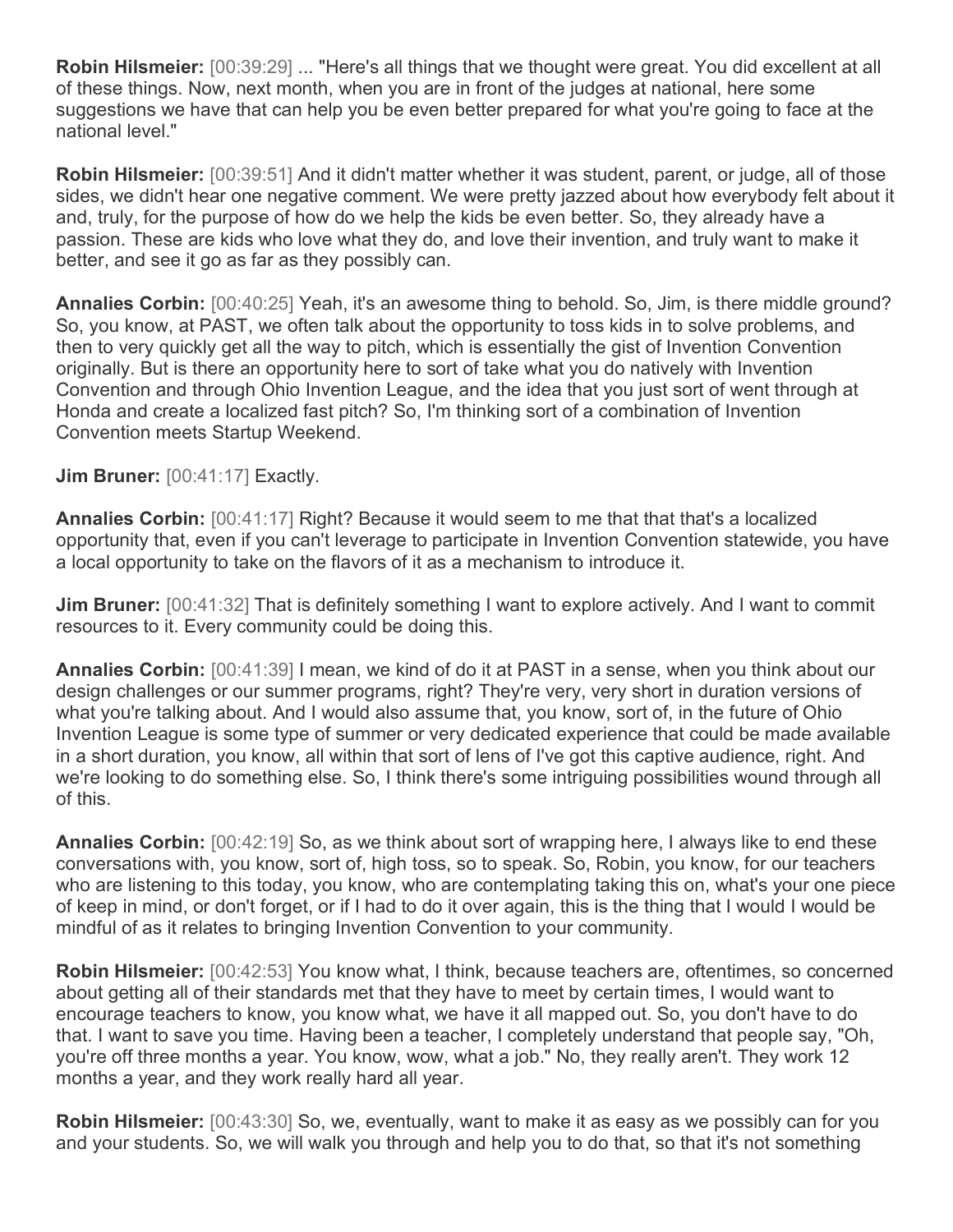that someone would think is a burden. It's the total opposite. It's a great opportunity, and you actually have a whole team working behind you to help make your job easier.

**Annalies Corbin:** [00:43:59] That's awesome. **Robin Hilsmeier:** [00:43:59] So, a teacher wants to hear what could make my job

easier.

**Annalies Corbin:** [00:44:03] Yeah, exactly. And I would add, it's a joyous experience doing Invention Convention is a joyous experience.

**Jim Bruner:** [00:44:11] It is. **Annalies Corbin:** [00:44:12] So, Jim, leave us with that.

**Jim Bruner:** [00:44:15] So, I think, this idea of a summer camp around Invention Convention is an interesting one, and one I'm really interested in exploring because it activates the third participant here, which are the parents and the community, who largely is passive because of a taboo that was established a century ago in science fairs that you need to let the kid explore himself.

**Jim Bruner:** [00:44:37] That's not the new reality. The new reality is teamwork. The future of work is collaboration, and the future of work is the whole community coming together to make this happen. The kids can do the work. They need the help of business and industry leaders, educators, and parents working in tandem. And I'd like to activate that.

**Jim Bruner:** [00:44:55] So, I'm throwing down, let's restart the idea of Invention Convention over the summer when kids are playing. As you're playing, take a camp, find a camp, and start your own camp, and come up with a problem. It's super easy to do. Like Robin said, we have all the resources on our website, inventionleague.com - the journal, the questions, the standard.

**Jim Bruner:** [00:45:18] Find the problem, find three of them, select one, come up with a solution, and compete with yourselves, with your brothers and sisters, with your town. Or have your business and industry partner, if you find one who is strong in your community, have them sponsor it. Honda showed us a proof of concept that worked beautifully at a very low lift. This is how we innovate. We try it, we refine it, and we do it better the next time. So, that's my call to action.

**Annalies Corbin:** [00:45:43] Because at the end of the day, the future of work is, in fact, learning, right?

**Jim Bruner:** [00:45:47] It is.

**Annalies Corbin:** [00:45:47] We have a wonderful colleague, Heather McGowan, who advocates for that all the time. And the reality of it is the future of work truly is being a life-long, agile learner.

**Jim Bruner:** [00:46:01] Yes. **Annalies Corbin:** [00:46:01] And things like Invention Convention help us down that

path.

**Jim Bruner:** [00:46:06] They really do.

**Annalies Corbin:** [00:46:07] So, I want to thank both of you very much for taking time out of your day and joining us in this conversation. For our listeners, we will have resources posted. You'll be able to